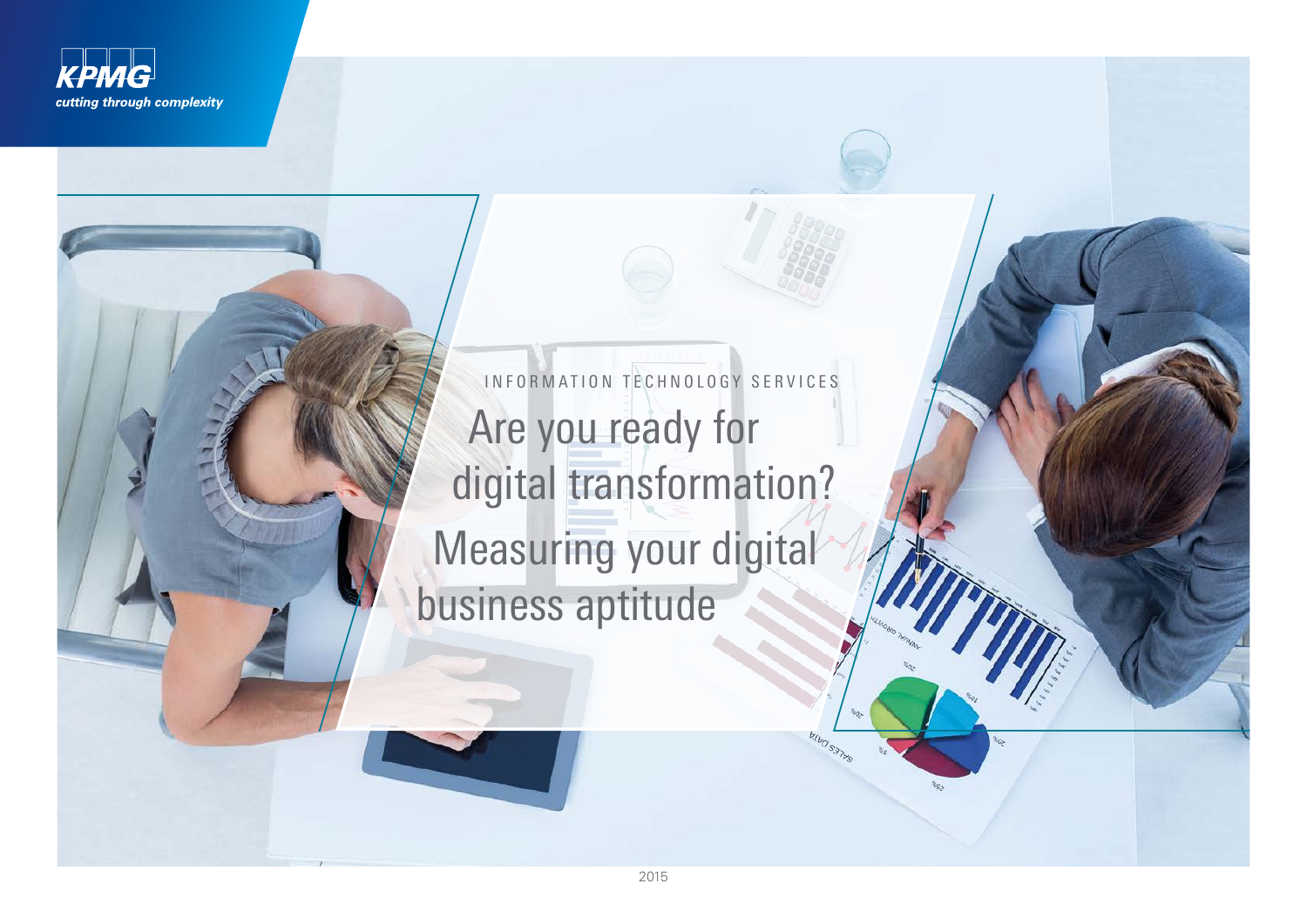## **Introduction**

In a recent episode of the HBO television comedy Silicon Valley, a wealthy entrepreneur claimed that his new digital nanny was disrupting fatherhood by letting him be the nice guy and friend to his son while the "nanny" was the bad guy responsible for disciplining him. Outside of fictional television fatherhood is probably safe from disruption but the reality for most businesses is much different, few are safe from digital disruption.

For many organizations the question has become to what degree will digital disruption impact their business and more importantly what can be done about it? In a recent survey of IT executives conducted by Harvey Nash in association with KPMG, 62% of respondents said that their business was already being disrupted or would be within two years yet only 27% indicated that they had an enterprise-wide digital strategy<sup>1</sup>. The fact is that unless a company is a greenfield startup, responding to digital disruption presents CIOs with a number of significant challenges to overcome.

Part of the problem is that digital disruption is about much more than understanding and deploying new technology.

It is driving a wave of innovation in business models, products, services, and internal business processes that can threaten an organization's survival. And responding to digital disruption involves the entire enterprise, not just IT. In addition to harnessing new technology it requires new ways of thinking and doing business, new roles and skills, new organization structures and operating models, and adapting to a much faster rate of change.

Our research and experience with early adopters has provided insight into the practices and capabilities required to successfully undergo a transformation to digital business. KPMG has labeled this collection of practices and capabilities an organization's digital business aptitude or DBA. By assessing its DBA, an organization can obtain a diagnosis of how well positioned it is to successfully navigate digital transformation and identify gaps that need to be closed. This KPMG point of view introduces the Digital Business Aptitude and its accompanying Self-Assessment Diagnostic.

1 Harvey Nash CIO Survey 2015 in Association with KPMG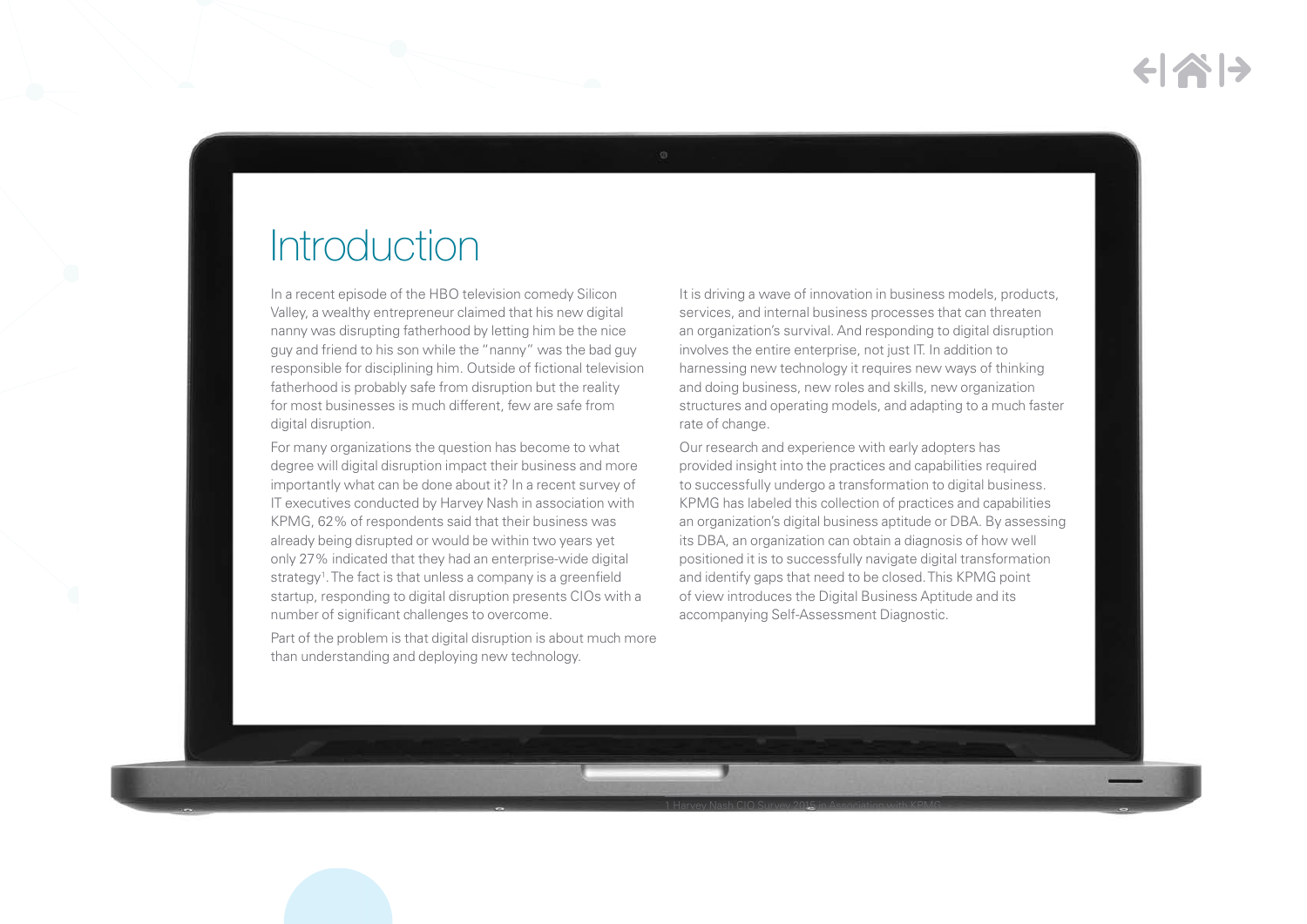# Five domains define your digital business aptitude

As organizations confront the reality of digital disruption they find themselves in uncharted territory. In some cases they find their competitive advantage has evaporated seemingly overnight while others find that their entire business model is no longer relevant and their very survival is at stake. Fortunately, there are examples of firms across a number of industries that have successfully responded to digital disruption. We have identified five domains that describe the key practices and capabilities that correlate with an organization's ability to successfully undertake a digital business transformation (see figure 1).

First, they have a clear vision of what digital means to their business and they have embedded their strategy with digital DNA. Second, they have assembled a critical mass of digital talent through a combination of internal and external resources and they leverage that talent across the enterprise. Third, the have digitized their core internal processes to create operational efficiencies by eliminating some processes and automating others. Fourth, they have established a flexible and agile infrastructure and sourcing model to increase flexibility and reduce time to value. Lastly, they have re-designed their governance to encourage and support innovation while enhancing their management of risk. These five domains and their attributes are described in more detail in the following sections.

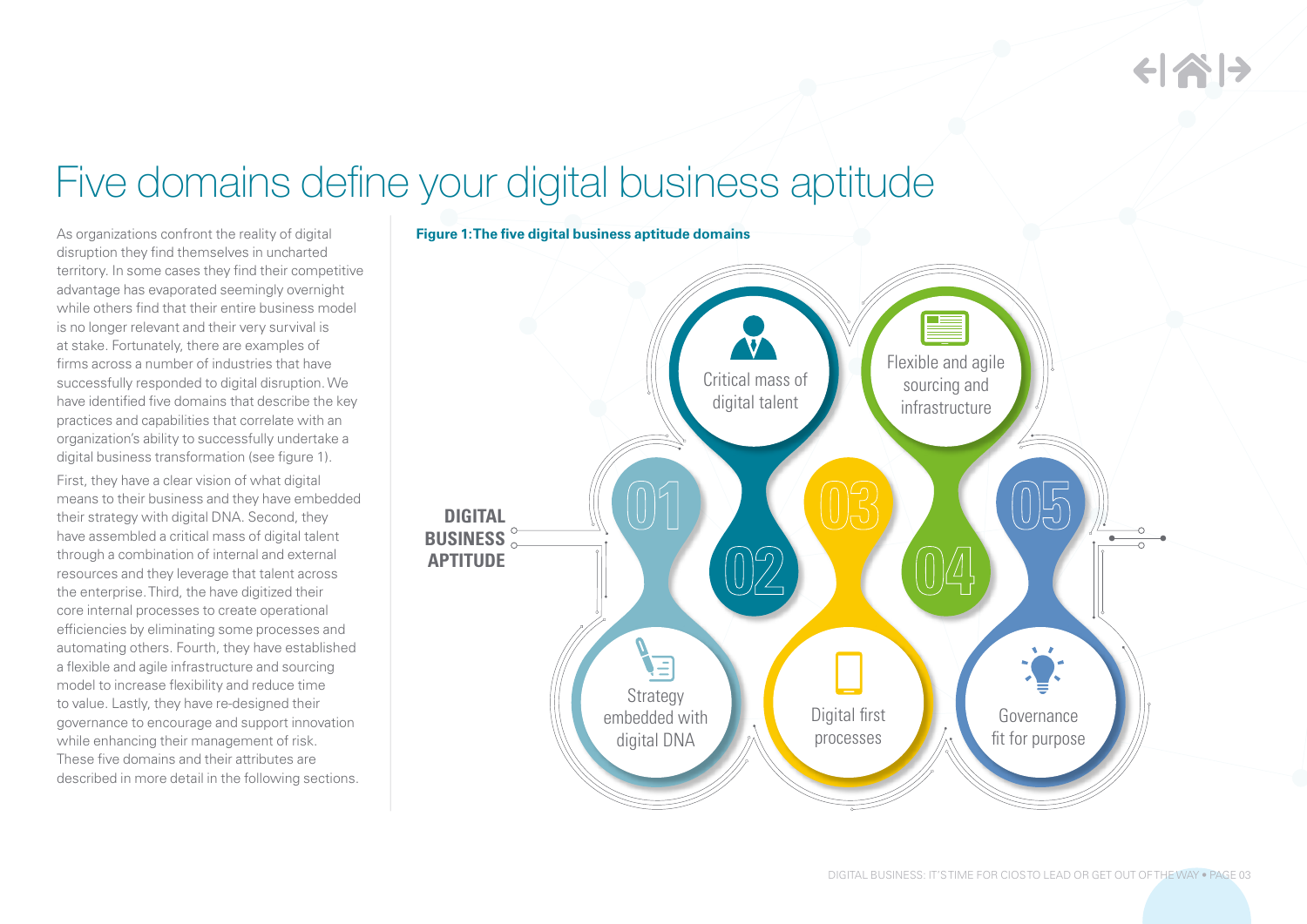

Organizations with a strong aptitude for digital business have a holistic vision for how digital disruption will impact their business including threats, opportunities and the role digital will play. They also take a topdown, enterprise-wide approach to strategy. Individual business units with entrepreneurial leaders acting on their own can obtain positive outcomes from leveraging digital technologies. However, maximum and sustainable benefits occur when digital strategies are formulated at an enterprise level. These companies do not have a separate digital strategy; digital DNA is embedded within the business strategy.

By virtue of their cross enterprise perspective, visibility into core business processes, and a deep understanding of the technology, CIOs can work with the C-suite and business leaders to help them understand and take advantage of synergies across the enterprise, spread leading practices, eliminate duplication of effort, ensure compliance with internal and external policies and regulations, and align resources and priorities that maximize benefits enterprise-wide. At the same time, they have a realistic perspective and understand that the rate of change is fast and strategies that make sense today may be obsolete in a year or two so they also remain flexible and ready to adapt if necessary.

Digital transformation often requires significant change to existing ways of working. It may de-emphasize the importance and need for certain roles and skills while requiring new and different ones. Cultural and organizational change of this magnitude has a higher probability of success when the CEO takes a highly visible role in promoting it. The four statements in Table 1 below comprise the vision and strategy domain.

### **Table 1: Vision & strategy domain**

| <b>Vision</b>   | Senior leadership has communicated a vision for the role of digital in our business, which includes<br>realistic goals for the coming year.                            |
|-----------------|------------------------------------------------------------------------------------------------------------------------------------------------------------------------|
| <b>Strategy</b> | We have an enterprise-wide digital strategy for addressing opportunities to better engage with<br>our customers, workers and business partners.                        |
| Leadership      | Our most senior executives understand the threats and opportunities presented by digital<br>disruption and are demonstrating their commitment to our digital strategy. |
| <b>Culture</b>  | We are living our strategy by enabling our employees with a rich set of digital and mobile<br>technologies.                                                            |



Executing the new digital business strategy will require new roles and skills within the IT organization and across the enterprise. Leading companies understand that talent management must be a top priority. Unfortunately, many of the most critical digital skills are in very short supply and with demand increasing will likely remain so for the foreseeable future. This will require aggressive and creative approaches to acquiring and retaining talent.

Some CIOs are going beyond traditional methods for obtaining the digital talent they need by creating strategic partnership with digital consulting firms and even acquiring small companies specifically for their digital talent. Others are making use of centers of excellence and digital acceleration teams to leverage the scarce resources they have across the enterprise. All of these approaches can be used to "buy time" to develop additional talent within the organization. The four statements in Table 2 below comprise the digital talent domain.

### **Table 2: Digital talent domain**

| <b>Talent</b>       | We actively recruit digital talent using both traditional and innovative                                                                         |
|---------------------|--------------------------------------------------------------------------------------------------------------------------------------------------|
| acquisition         | methods like meet-ups and coding competitions                                                                                                    |
| <b>Talent</b>       | Our training programs support our digital strategy and technology                                                                                |
| <b>Development</b>  | investments including a curriculum to build our internal digital IQ.                                                                             |
| <b>Skills</b>       | We leverage existing digital talent to support digital initiatives across                                                                        |
| optimization        | the organization, e.g., centers of excellence.                                                                                                   |
| <b>Talent pools</b> | We accelerate digital initiatives by augmenting our internal talent with<br>specialized external resources and collaboration tools, when needed. |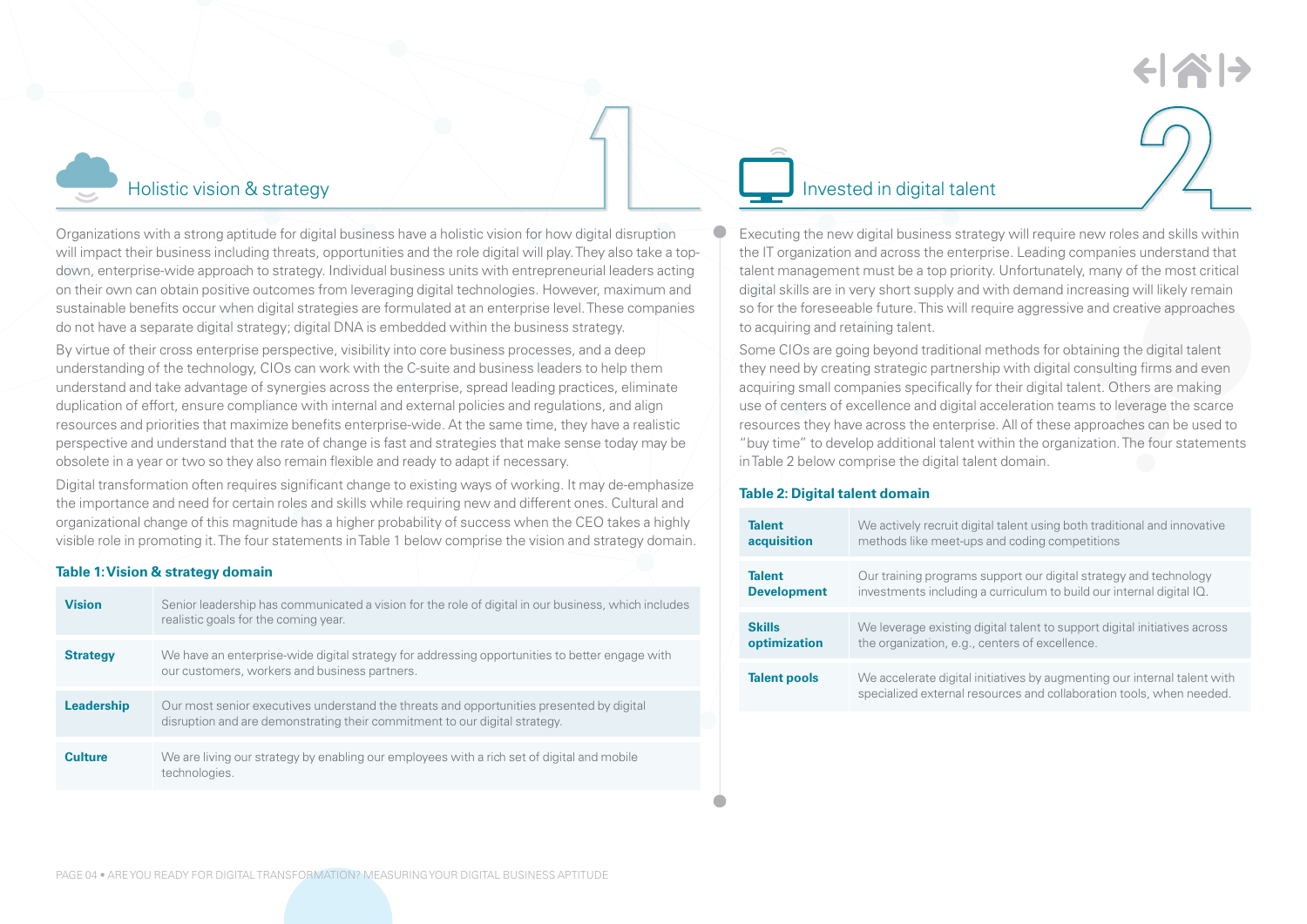Organizations must adapt their thinking to "digital first" for everything including their internal processes. The digital space is a multi-device, multi-mode, omni-channel world where quality is measured not by traditional metrics like schedules, budgets, and defects but by user experience including internal stakeholders, partners, and external customers. Through the use of analytics organizations can customize their approach down to the individual. A "one size fits all" approach is no longer an option.

Customers expect to be able to do business 24X7 wherever they happen to be with whatever device they are currently using whether it's a PC, a smartphone, game console or a kiosk outside the supermarket. Likewise, for employees, work is quickly becoming defined as something that you do, not by a place that you go. The "office" is now more likely a Starbucks, an unused bedroom, an airplane seat, or even a poolside cabana.

This anytime, anywhere, any device environment coupled with an ever increasing pace of change requires flexible and agile processes that are underpinned by analytics driven insights to constantly tune and optimize platforms and solutions. The four statements in Table 3 below comprise the digital first processes domain.

### **Table 3: Digital First Processes Domain**

| <b>User</b>        | When designing digital experiences, we use behavioral and                                                                                                        |
|--------------------|------------------------------------------------------------------------------------------------------------------------------------------------------------------|
| experience         | ethnographic insights to design high quality digital interactions that drive                                                                                     |
| design             | behaviors.                                                                                                                                                       |
| <b>Development</b> | We employ flexible, iterative and agile development, when appropriate,<br>to develop competitive digital products and respond to rapidly changing<br>technology. |
| <b>Optimized</b>   | Our apps are optimized to support the latest design and development                                                                                              |
| platforms          | frameworks for browsers, Android, iOS and other mobile platforms.                                                                                                |
| <b>Measurement</b> | We capture relevant data to enable meaningful analysis of adoption,                                                                                              |
| & analytics        | usage, effectiveness and business outcomes of digital apps and sites.                                                                                            |



## Digital first processes and  $\bigcup$  and  $\bigcup$  agile sourcing and infrastructure

To keep the pace required by digital transformation, organizations will need to completely overhaul their approach to sourcing solutions and provisioning infrastructure. Vendor management will be another required core competency.

Legacy infrastructure tends to be complex, rigid, time consuming, and costly to provision and maintain becoming a barrier to the speed and agility required to execute a digital agenda. The rapid development and availability of public, private, and/or hybrid cloud environments represents an alternative for hosting both new solutions as well as migrating existing applications.

Furthermore, the need to significantly reduce the time to value for new solutions dictates a shift away from the practice of internally developed, highly customized solutions to one where existing solutions are sourced externally and integrated with existing systems and data facilitated by the growing supply of Everything as a Service (XaaS) offerings. At leading organizations integration capabilities displace development capabilities as a core competency and architectures are adjusted to facilitate integration. The six statements in Table 4 below comprise the sourcing and infrastructure domain.

### **Table 4: Sourcing and Infrastructure Domain**

| <b>Strategic</b><br><b>Partner</b><br>relationships | Our sourcing strategy is designed to help the organization innovate and deliver digital<br>solutions by partnering with leading digital technology firms or design agencies. |
|-----------------------------------------------------|------------------------------------------------------------------------------------------------------------------------------------------------------------------------------|
| <b>Mobile</b>                                       | We effectively understand and address the unique characteristics of the different major<br>mobile platforms in our plans, apps and policies.                                 |
| <b>Mobile</b><br>engagement                         | We effectively use mobile to engage with our customers, our workers, and our business<br>partners.                                                                           |
| <b>Social Media</b>                                 | We understand how to effectively use social media and we measure our results using fit-for-<br>purpose social media analytic and listening tools.                            |
| <b>Infrastructure</b>                               | We optimize our use of public, private, and hybrid cloud infrastructure for affordable<br>scalability and availability based on real time demand                             |
| <b>Agile</b><br>architecture                        | Platforms for our digital solutions are architected for agility and separate function from the<br>user experience layer.                                                     |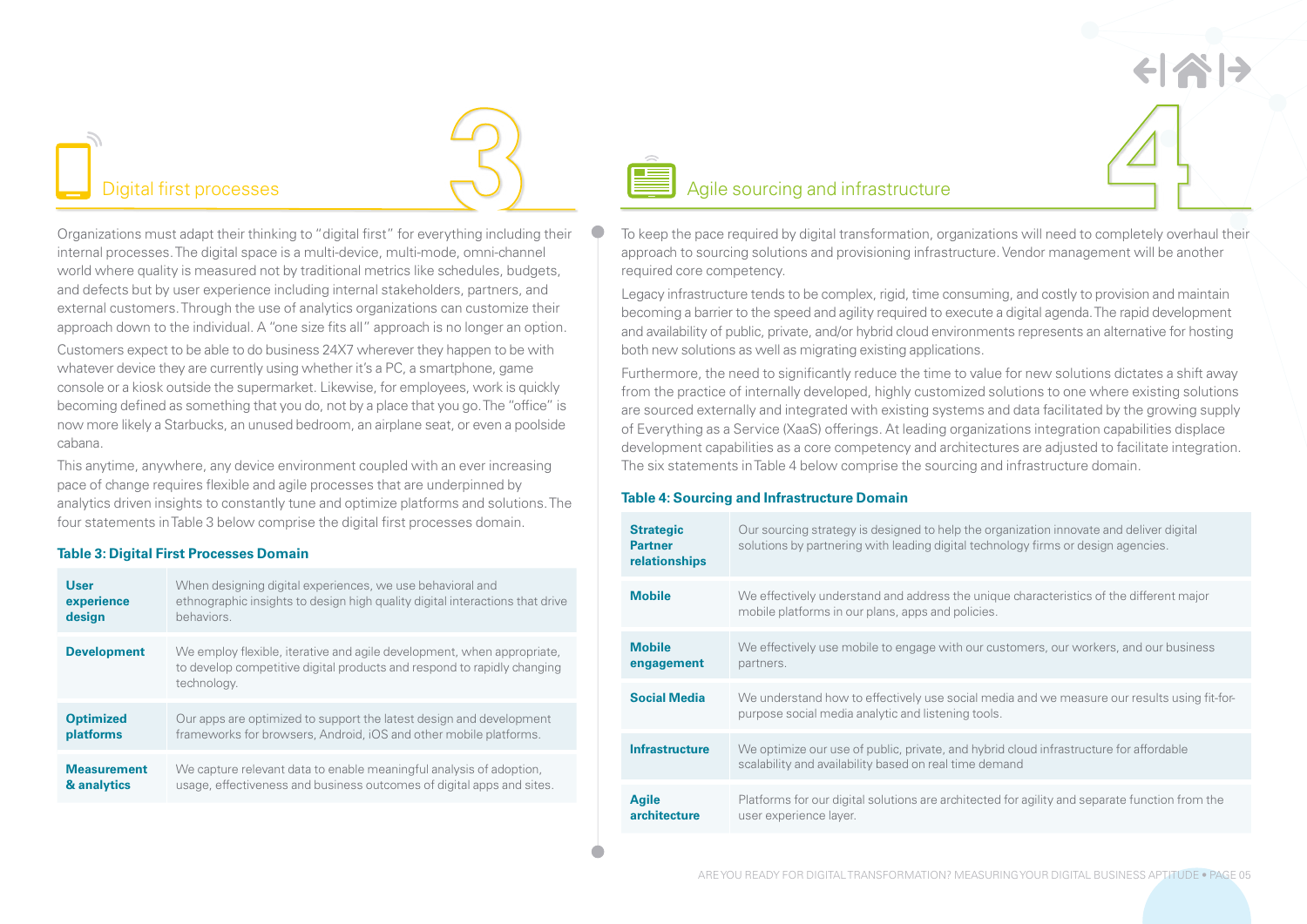# $\left\langle \left\vert \mathbf{A}\right\vert \right\rangle$



## Governance fit for purpose

Digital disruption is driving innovation in business models, optimizing internal processes, unleashing new products and services, and radically changing how organizations engage with customers. Often IT organizations are expected to step up their game and innovate to enable the business to be competitive. But all too often, governance becomes a barrier to innovation because it is designed to minimize or even eliminate risk, whereas innovation almost always introduces risk. CIOs must work with business leadership to define a governance framework that effectively manages and mitigates risk to embrace and encourage innovation.

Leading organizations implement digital governance that actively monitors the evolving technology ecosystem and adapts accordingly approaching risk in a holistic and balanced way. They also take a disciplined approach to architecture and standards to ensure consistent and measured adoption and introduction of new digital technologies. The four statements in Table 5 below comprise the governance domain.

### **Table 5: Governance Domain**

| <b>Engagement</b>                           | Digital project sponsors engage business and technology leaders to make collaborative<br>decisions on project focus, funding, resources, costs and timing.                                                                                                |
|---------------------------------------------|-----------------------------------------------------------------------------------------------------------------------------------------------------------------------------------------------------------------------------------------------------------|
| <b>Architectural</b>                        | We have documented standards, approaches, policies, evaluation and approval processes for                                                                                                                                                                 |
| <b>Discipline</b>                           | digital development and the introduction of new digital technologies.                                                                                                                                                                                     |
| <b>Digital</b>                              | We have a governance body that actively monitors the changing disruptive technologies                                                                                                                                                                     |
| <b>Governance</b>                           | landscape and addresses the implications on our technology policies, architecture and standards.                                                                                                                                                          |
| <b>Calibrated Risk</b><br><b>Management</b> | Our risk management methods take a holistic and balanced approach to identifying and<br>assessing potential privacy and security issues associated with evolving digital technologies and<br>provides sensible input for updating policies and standards. |

PAGE 06 • ARE YOU READY FOR DIGITAL TRANSFORMATION? MEASURING YOUR DIGITAL BUSINESS APTITUDE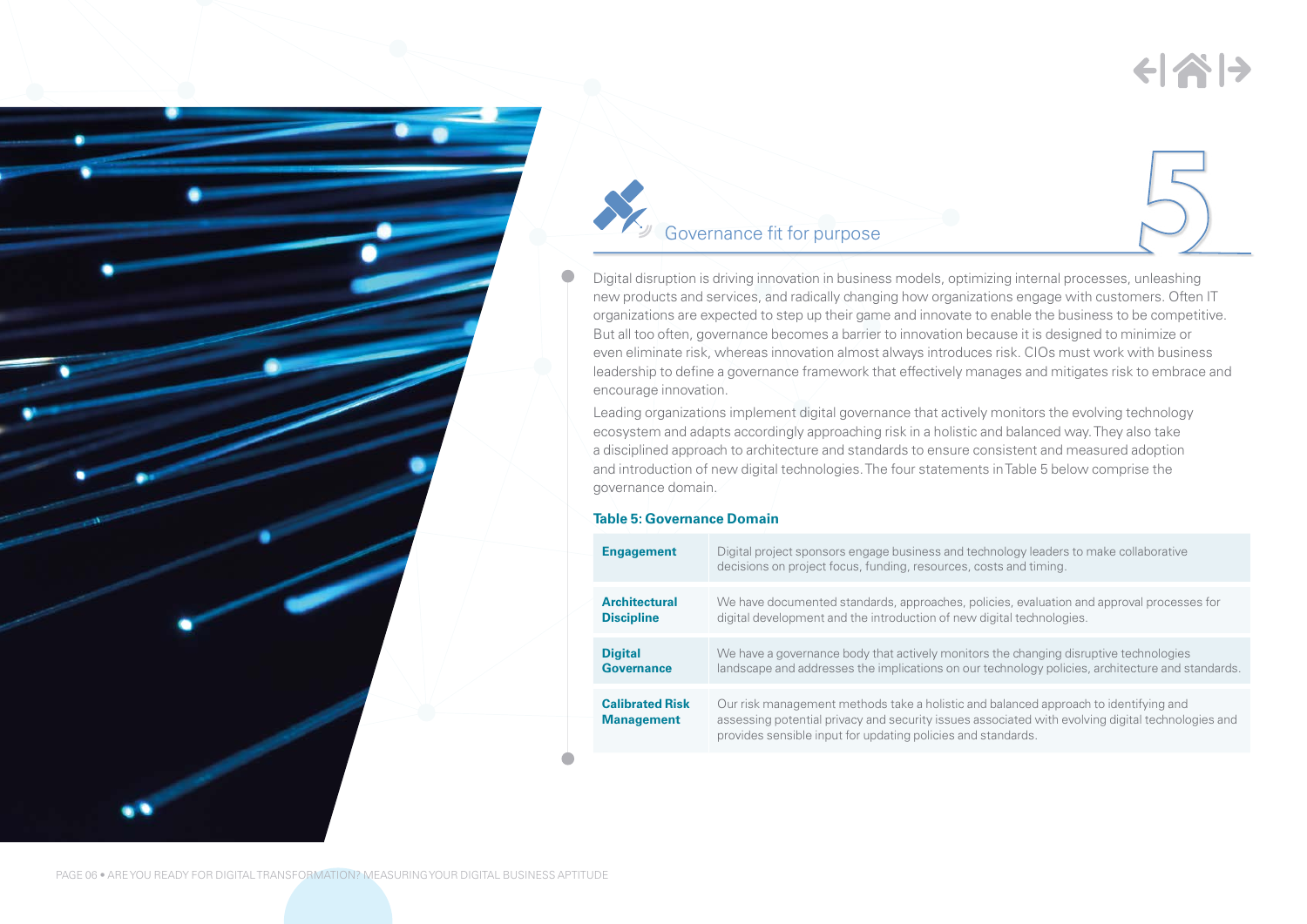# $\left\langle \left\vert \left\langle \right\vert \right\rangle \right\rangle$

# Measure your DBA

Organizations can measure their DBA by completing the DBA self-assessment diagnostic tool available online at [www.](www.kpmg.com/us/dba) [kpmg.com/us/dba](www.kpmg.com/us/dba). The first time completing the assessment will result in a baseline that identifies gaps that need to be closed. Overtime organizations can expect to compare their DBA against others including all responses in the database, by industry sector, and by company size. One of the outputs of the assessment is the comparative overview shown in Figure 2

62% of respondents said that their business was already being disrupted or would be within two years...